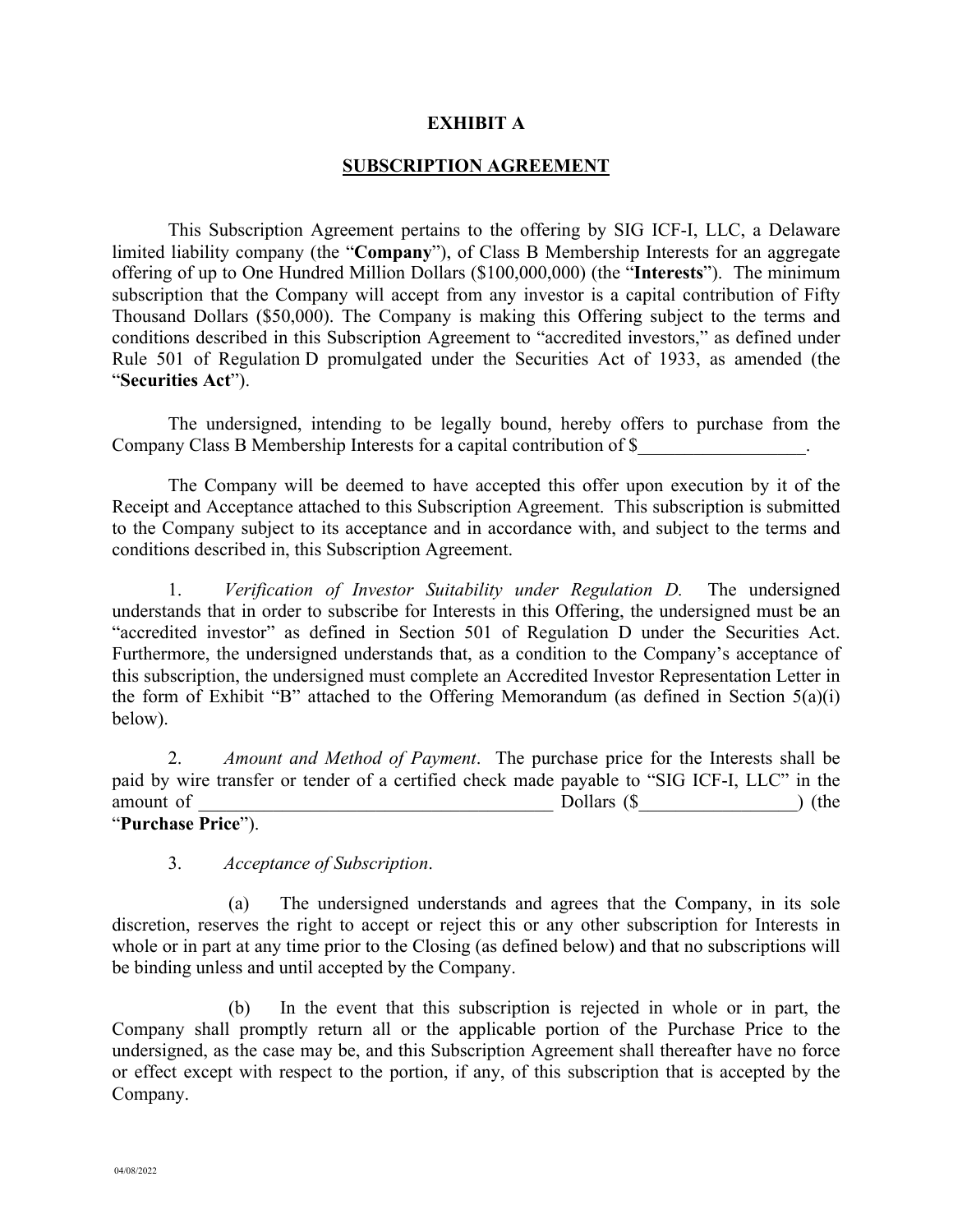4. *Restrictions on Resale or Transfer.* The Interests have not been registered under the Securities Act or any state securities laws, and may not be sold, pledged, assigned or transferred unless, in addition to the transfer restrictions set forth above, (i) such sale or transfer is subsequently registered thereunder; (ii) the undersigned shall have delivered to the Company an opinion of counsel (which opinion and counsel shall be reasonably acceptable to the Company) to the effect that the Interests to be sold or transferred may be sold or transferred without violating the registration provisions of the Securities Act and any applicable state statutes; (iii) such sale or transfer will not result in the loss of any license or regulatory approval or exemption that has been obtained by the Company, or result in a default under or breach or termination of any contract to which the Company is a party; and (iv) the Company is reimbursed upon request for its reasonable expenses in connection with the transfer.

5. *Representations and Warranties.* The undersigned hereby acknowledges, represents and warrants to, and agrees with, the Company as follows:

(a) The undersigned understands that the Offering and sale of the Interests by the Company to the undersigned is intended to be exempt from registration under the Securities Act by virtue of Section 4(a)(2) of the Securities Act and the provisions of Rule 506 of Regulation D promulgated thereunder and, in accordance therewith and in furtherance thereof, the undersigned represents and warrants to and agrees with the Company as follows:

> (i) The undersigned has carefully reviewed this Subscription Agreement, the Confidential Private Offering Memorandum to which this Subscription Agreement is attached (the "**Offering Memorandum**"), the Accredited Investor Representation Letter attached as Exhibit "B" to the Offering Memorandum, and the Form of Limited Liability Company Operating Agreement attached as Exhibit "C" to the Offering Memorandum;

> (ii) All documents, records and books pertaining to the Company and/or this investment that the undersigned or his/her/its purchaser representative has requested have been made available for inspection by the undersigned and/or his/her/its purchaser representative, attorney, accountant and other advisor(s);

> (iii) The undersigned and/or his/her/its purchaser representative and advisor(s) have had a reasonable opportunity to ask questions of and receive information and answers from representatives of the Company concerning the Offering of the Interests and all such questions have been answered and all such information has been provided to the full satisfaction of the undersigned;

> (iv) Other than the Offering Memorandum and the Exhibits thereto, neither the undersigned nor his/her/its purchaser representative or investment advisors, if any, have been furnished any offering literature and the undersigned and his/her/its purchaser representative and advisor(s), have not relied on any such additional information in acquiring the Interests;

> (v) No oral or written representations have been made and no oral or written information has been furnished to the undersigned or his/her/its purchaser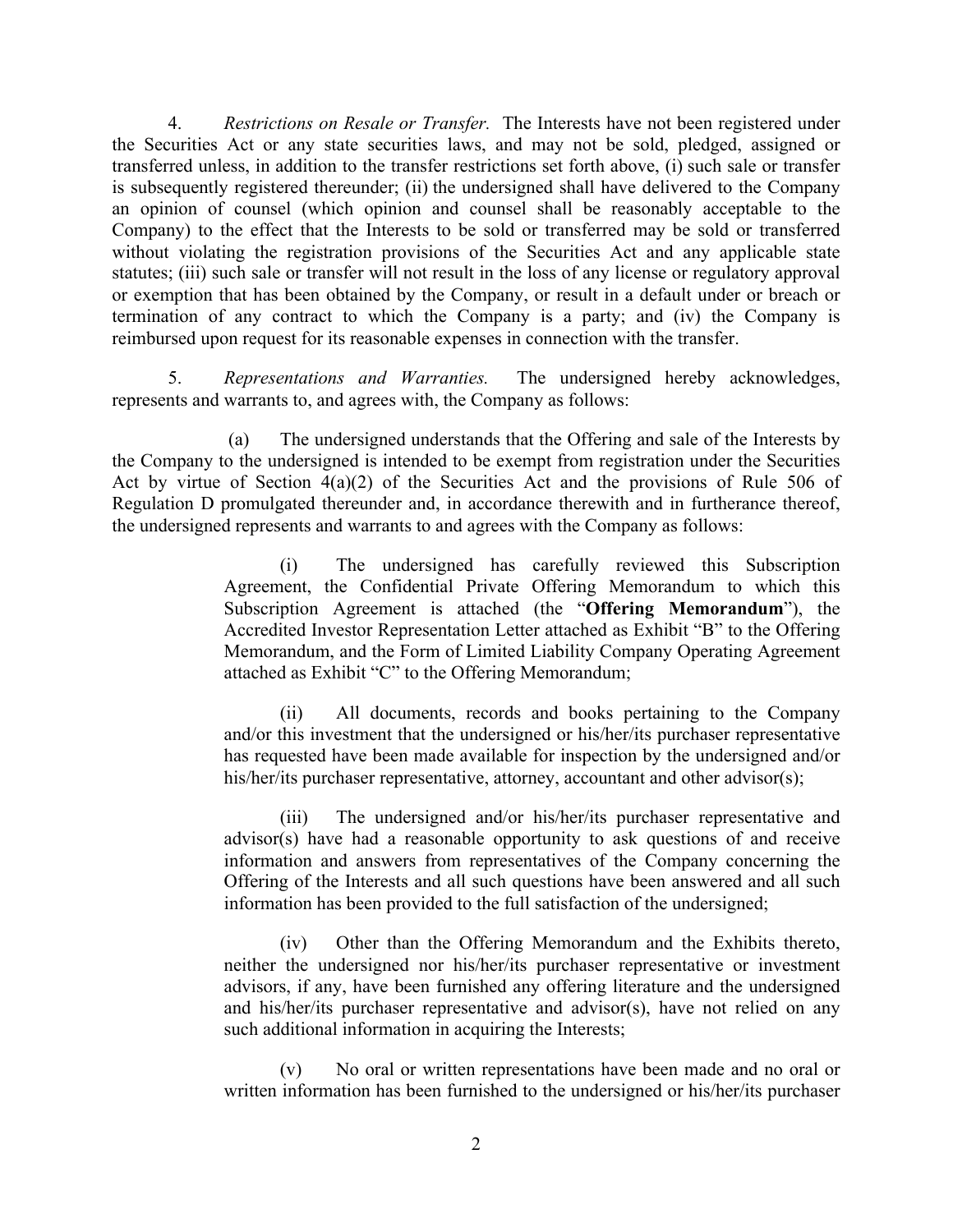representative or advisor(s) in connection herewith that were in any way inconsistent with the information set forth in this Subscription Agreement, the Offering Memorandum and the Exhibits thereto;

(vi) The undersigned's overall commitment to investments that are not readily marketable is not disproportionate to the undersigned's net worth and the undersigned's investment in the Company will not cause such overall commitment to become disproportionate to the undersigned's net worth;

(vii) If the undersigned is a natural person, the undersigned has reached the age of majority in the jurisdiction in which the undersigned resides and has the full right, power and authority to enter into this Subscription Agreement, has adequate net worth and means of providing for the undersigned's current financial needs and personal contingencies, is able to bear the substantial economic risks of an investment in the Interests for an indefinite period of time, has no need for liquidity in such investment and, at the present time, could afford a complete loss of such investment;

(viii) The address set forth below is the undersigned's true and correct residence (or, if not an individual, domiciliary) address;

(ix) The undersigned (A) has such knowledge of, and experience in, business and financial matters so as to enable him/her/it to utilize the information made available to the undersigned in connection with the Offering of the Interests in order to evaluate the merits and risks of an investment in the Interests and to make an informed investment decision with respect thereto, (B) the undersigned has carefully evaluated the risks of investing and (C) has the capacity, either alone, or with a professional advisor, to protect his/her/its own Interests in connection with a purchase of the Interests;

(x) The undersigned is not relying on the Company with respect to the economic considerations of the undersigned relating to this investment. In regard to such considerations, the investor has relied on the advice of, or has consulted with, only his/her/its own advisor(s). The undersigned recognizes that this Subscription Agreement, the Offering Memorandum and the Exhibits thereto and any other information furnished by the Company does not constitute investment, accounting, legal or tax advice. The undersigned is relying on professional advisors for such advice;

(xi) The undersigned is acquiring the Interests solely for his/her/its own account as principal, for investment purposes only and not with a view to the resale or distribution thereof, in whole or in part, and no other person has a direct or indirect beneficial interest in such Interests;

(xii) The undersigned understands that the price of the Interests has been determined arbitrarily by the Company and may not be indicative of the true value of the Interests. The undersigned understands that no assurances can be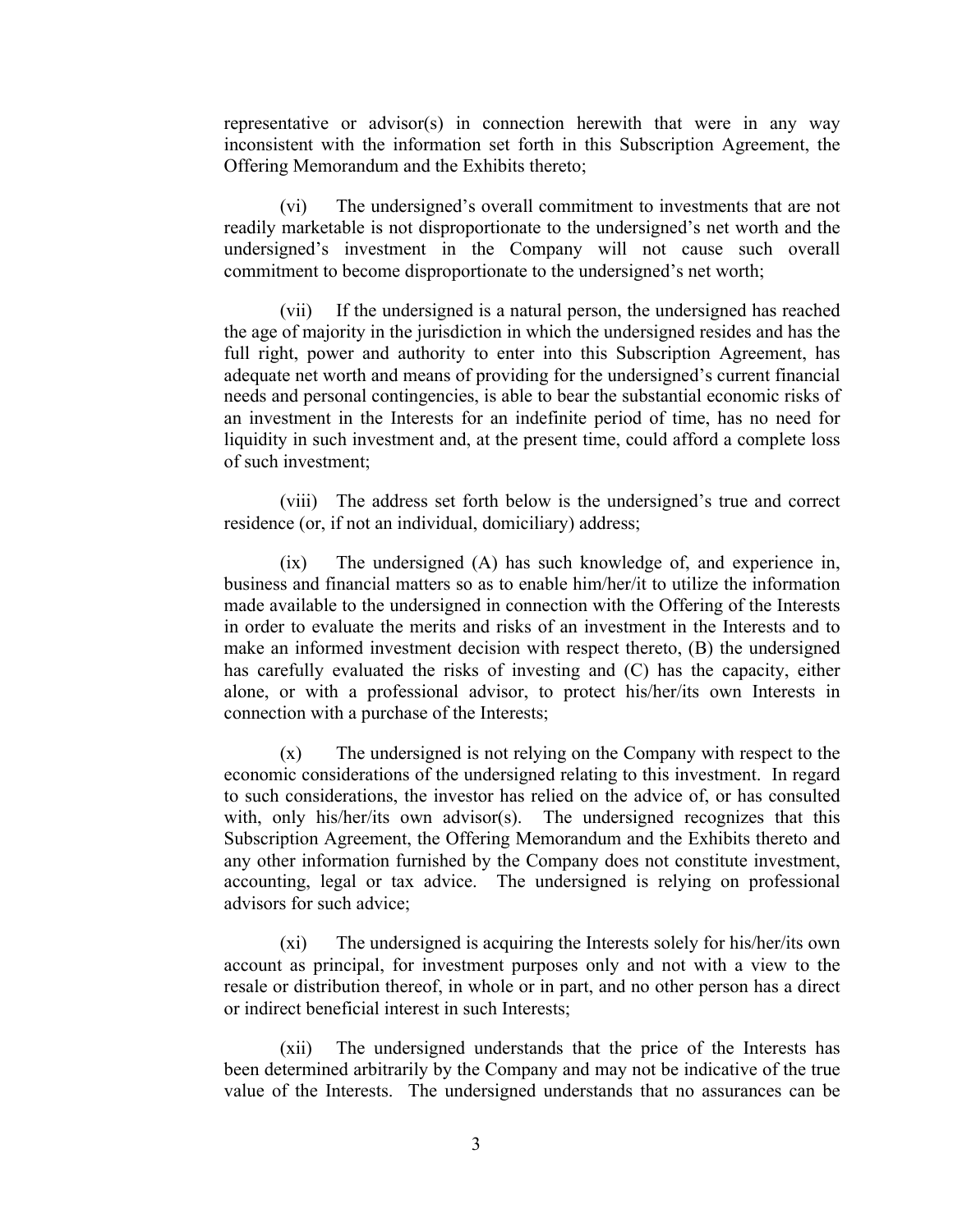given that the Interests could be resold by the Subscriber for the Purchase Price or any price and he/she/it has made an independent determination of the fairness of the Purchase Price; and

(xiii) The undersigned has completed an Accredited Investor Representation Letter in the form attached as Exhibit "B" to the Offering Memorandum. The information provided by the undersigned in the Accredited Investor Representation Letter is true and correct and the undersigned understands that the Company is relying upon such information in connection with the purchase of the Interests by the undersigned.

(b) The undersigned recognizes that an investment in the Interests involves a number of significant risks including, but not limited to, those risks explained to him/her/it by his/her/its purchaser representative and the risk factors set forth in the Offering Memorandum.

(c) The undersigned understands that no federal or state agency has passed upon the Interests or made any finding or determination as to the fairness of this investment in the Interests.

(d) All information that the undersigned has heretofore furnished and furnishes herewith to the Company are true, correct and complete as of the date of execution of this Subscription Agreement and if there should be any material change in such information prior to the closing of the sale of the Interests (the "**Closing**"), the undersigned will immediately furnish such revised or corrected information to the Company.

(e) The undersigned acknowledges and agrees that the Company is under no obligation and has no intention to apply for registration of the Interests or comply with any exemption from registration so as to permit any resale and has not represented that an attempt will be made to register the Interests or comply with an exemption from registration so as to permit any resale at some future date.

(f) The foregoing representations, warranties and agreements, together with all other representations and warranties made or given by the undersigned to the Company in any other written statement or document delivered in connection with the transactions contemplated hereby, shall be true and correct in all respects on and as of the date of the Closing as if made on and as of such date and shall survive such date. If more than one person is signing this Subscription Agreement, each representation, warranty and undertaking herein shall be the joint and several representation, warranty and undertaking of each such person.

6. *Indemnification.* The undersigned agrees to indemnify and hold harmless the Company and the officers and directors thereof and each other person, if any, who controls the Company, within the meaning of Section 15 of the Securities Act, against any and all loss, liability, claim, damage and expense whatsoever (including, but not limited to, any and all expenses reasonably incurred in investigating, preparing or defending against any litigation commenced or threatened or any claim whatsoever) arising out of or based upon any false representations or warranty or breach or failure by the undersigned to comply with any covenant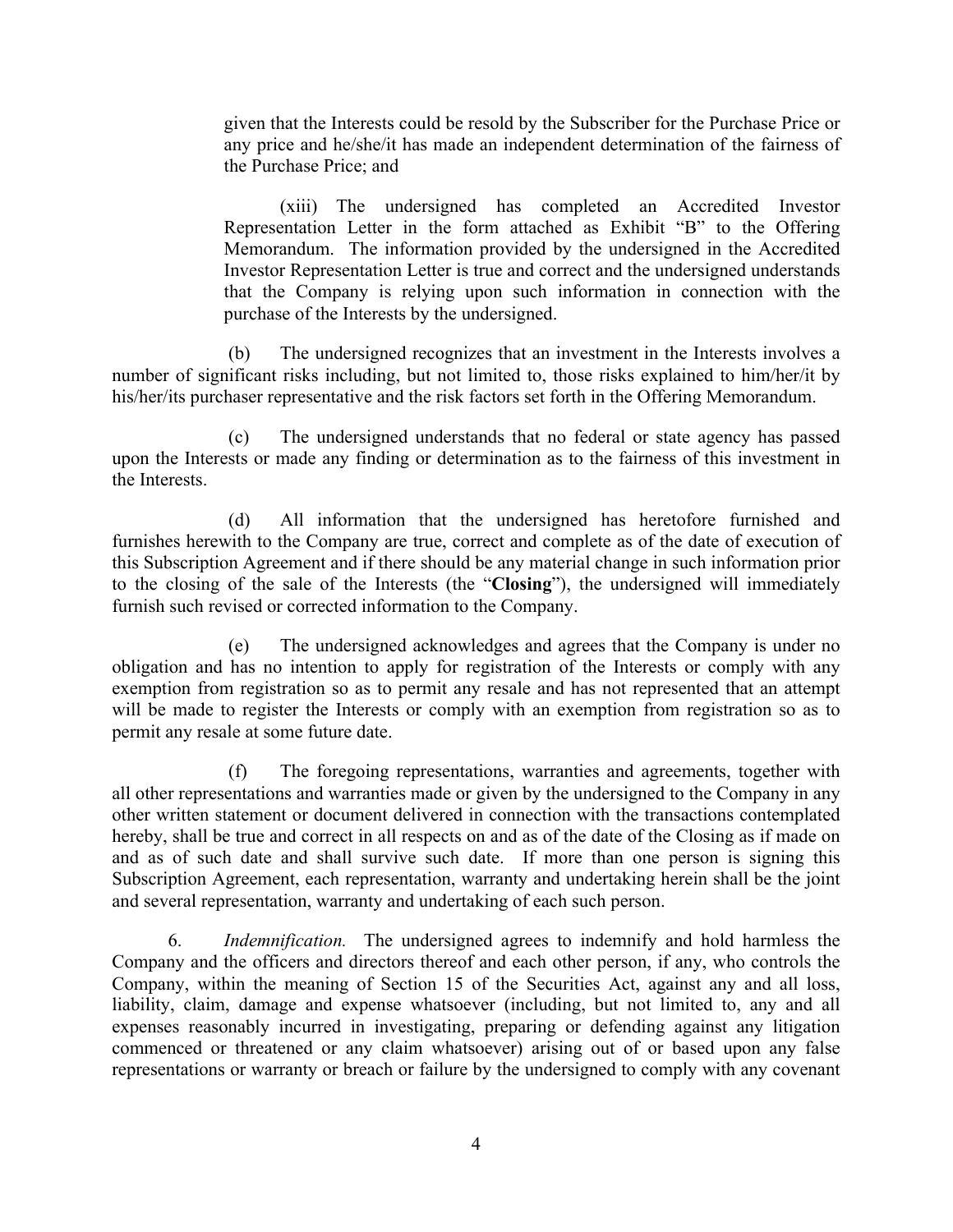or agreement made by the undersigned herein or in any other document furnished by the undersigned to the Company in connection with this transaction.

7. *Additional Information.* The undersigned hereby acknowledges and agrees that the Company may make or cause to be made such further inquiry and obtain such additional information as it may deem appropriate with regard to the suitability of the undersigned as an investor in the Interests.

8. *Binding Effect.* The undersigned hereby acknowledges and agrees that, except as provided under applicable state securities laws, the subscription hereunder is irrevocable, that the undersigned is not entitled to cancel, terminate or revoke this Subscription Agreement or any agreements of the undersigned hereunder and that this Subscription Agreement and such other agreements shall survive the death or disability of the undersigned and shall be binding upon and inure to the benefit of the parties and their heirs, executors, administrators, successors, legal representatives and assigns. If the undersigned is more than one person, the obligations of the undersigned hereunder shall be joint and several and the agreements, representations, warranties and acknowledgments herein contained shall be deemed to be made by and be binding upon each such person and his/her/its heirs, executors, administrators, successors, legal representatives and assigns.

9. *Modification.* Neither this Subscription Agreement nor any provisions hereof shall be waived, modified, discharged or terminated except by an instrument in writing signed by the party against whom any such waiver, modification, discharge or termination is sought.

10. *Notices.* Any notice, demand or other communication that any party hereto may be required, or may elect, to give to any other party hereunder shall be sufficiently given if (a) deposited, postage prepaid, in a United States mail box, stamped, registered or certified mail, return receipt requested, addressed to such address as is set forth on the signature page hereof or listed on the books of the Company, or (b) delivered personally at such address.

11. *Counterparts.* This Subscription Agreement may be executed through the use of separate signature pages or in any number of counterparts, and each of such counterparts shall, for all purposes, constitute one agreement binding on all parties, notwithstanding that all parties are not signatories to the same counterpart. This Subscription Agreement may be executed and delivered via electronic facsimile transmission with the same force and effect as if it were executed and delivered by the parties simultaneously in the presence of one another.

12. *Entire Agreement.* This Subscription Agreement contains the entire agreement of the parties with respect to the subject matter hereof and there are no representations, covenants or other agreements except as stated or referred to herein.

13. *Severability.* Each provision of this Subscription Agreement is intended to be severable from every other provision, and the invalidity or illegality of any provision shall not affect the validity or legality of the remaining provisions.

14. *Assignability.* This Subscription Agreement is not transferable or assignable by the undersigned.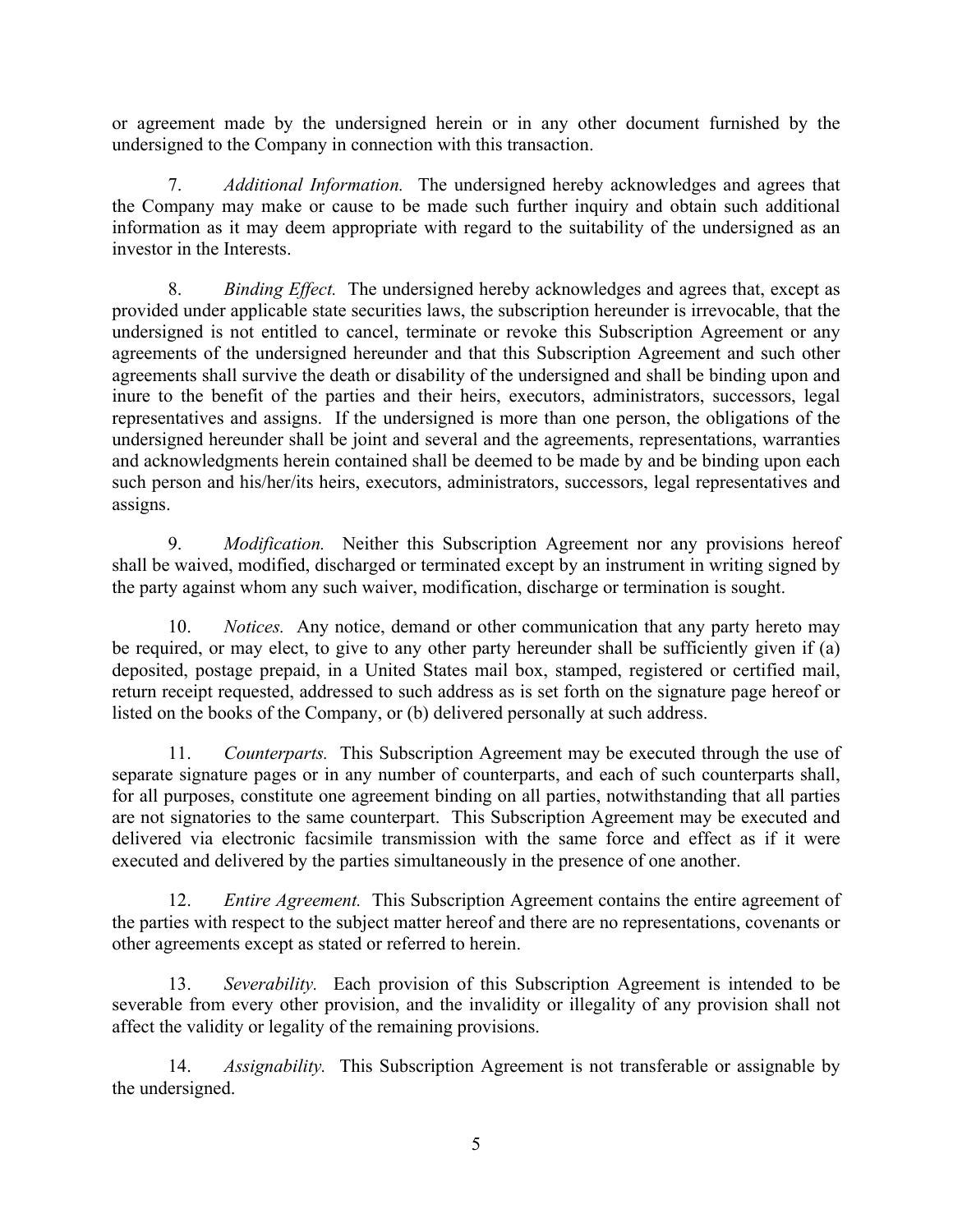15. *Applicable Law.* This Subscription Agreement shall be governed by and construed in accordance with the laws of the State of Delaware as applied to residents of that jurisdiction executing contracts wholly to be performed therein.

16. *Choice of Jurisdiction.* The undersigned agrees that any action or proceeding directly or indirectly relating to or arising out of this Subscription Agreement, any breach hereof, or any transaction covered hereby shall be resolved, whether by arbitration or otherwise, within the State of California. Accordingly, the parties consent and submit to the jurisdiction of the state courts or the United States federal courts located in the Southern District of California. The parties further agree that any such relief whatsoever in connection with this Subscription Agreement shall be commenced by such party exclusively in the state courts or the United States federal courts located in the Southern District of California.

17. *Reimbursement.* If any action or other proceeding is brought for the enforcement of this Subscription Agreement or because of an alleged dispute, breach, default or misrepresentation in connection with any of the provisions of this Subscription Agreement, the successful or prevailing party or parties shall be entitled to recover reasonable attorney's fees and other costs incurred in such action or proceeding in addition to any other relief to which they may be entitled.

18. *Further Assurances.* Each of the parties shall execute said documents and other instruments and take such further actions as maybe reasonably required or desirable to carry out the provisions hereof and the transactions contemplated hereby.

19. *State Securities Laws.* Subscribers should also be aware of the following additional considerations:

## FOR RESIDENTS OF ALL STATES:

THE SECURITIES OFFERED HEREBY HAVE NOT BEEN REGISTERED UNDER THE SECURITIES ACT OF 1933, AS AMENDED OR THE SECURITIES LAWS OF ANY STATES AND THE SECURITIES ARE BEING OFFERED AND SOLD IN RELIANCE ON EXEMPTIONS FROM THE REGISTRATION REQUIREMENTS OF SUCH ACT AND SUCH LAWS. THE SECURITIES ARE SUBJECT TO RESTRICTIONS ON TRANSFERABILITY AND RESALE AND MAY NOT BE TRANSFERRED OR RESOLD EXCEPT ACCORDING TO SUCH RESTRICTIONS. THE SECURITIES HAVE NOT BEEN APPROVED OR DISAPPROVED BY THE SECURITIES AND EXCHANGE COMMISSION OR ANY STATE SECURITIES COMMISSION OR OTHER REGULATORY AUTHORITY, NOR HAVE ANY OF THE FOREGOING AUTHORITIES PASSED UPON OR ENDORSED THE MERITS OF THIS OFFERING OR THE ACCURACY OR ADEQUACY OF THE DISCLOSURE MATERIALS PRODUCED TO THE SUBSCRIBERS. ANY REPRESENTATION TO THE CONTRARY IS UNLAWFUL.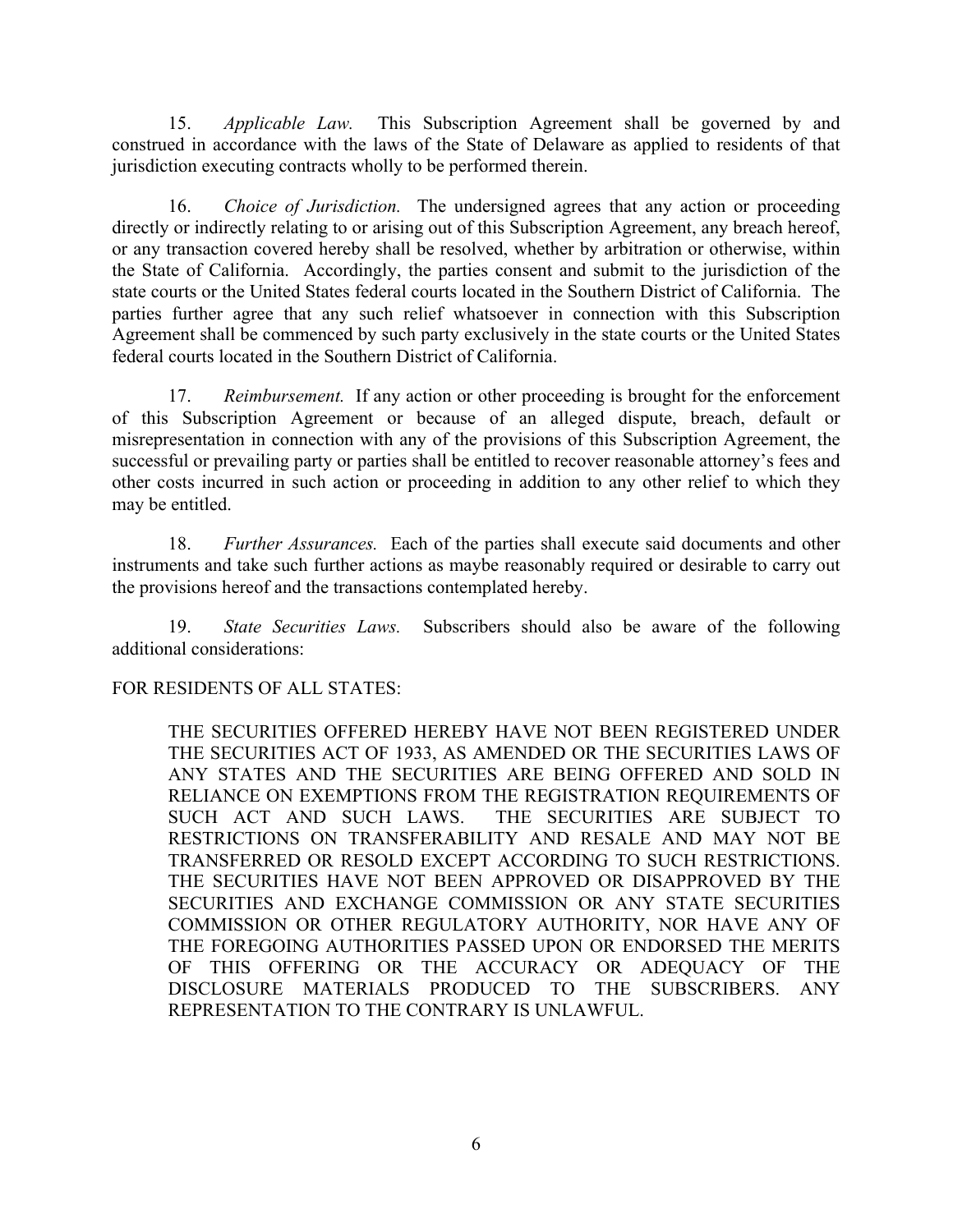Subscription Information (to be completed by individual subscriber):

Subscription Amount: \$

Membership Interests Purchased: Class B Membership Interests

Name(s) in which the Interests are to be registered:

Home Address

Mailing Address

E-Mail Address

Form of joint ownership (if applicable). (If one of these items is checked, subscriber and cosubscriber must both sign all documents.):

Tenants-in-Common Joint Tenants

**IN WITNESS WHEREOF**, the undersigned has caused this Subscription Agreement to be duly executed on the day of \_\_\_\_\_\_\_\_\_\_\_\_\_\_, 2022.

Please Print Name of Subscriber Signature of Subscriber Social Security Number

Please Print Name of Co-Subscriber Signature of Co-Subscriber Social Security Number